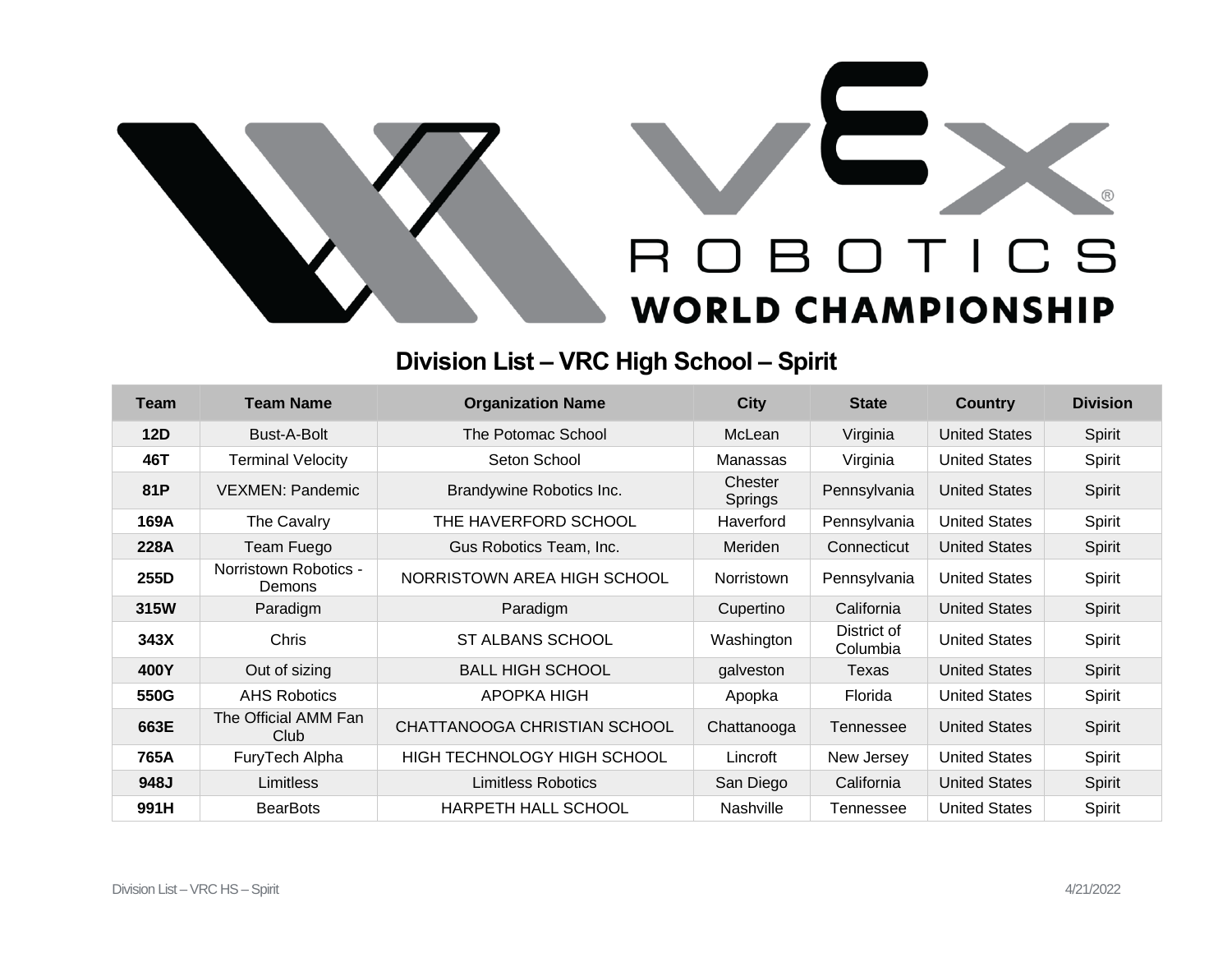| <b>Team</b> | <b>Team Name</b>                    | <b>Organization Name</b>                            | <b>City</b>                  | <b>State</b> | <b>Country</b>       | <b>Division</b> |
|-------------|-------------------------------------|-----------------------------------------------------|------------------------------|--------------|----------------------|-----------------|
| 1032Z       | Z-Axis                              | HORACE MANN HIGH SCHOOL                             | North Fond du<br>Lac         | Wisconsin    | <b>United States</b> | Spirit          |
| 1082X       | Murphy's Law                        | LOVEJOY HIGH SCHOOL                                 | Lucas                        | Texas        | <b>United States</b> | Spirit          |
| 1200A       | <b>Control Freaks</b>               | ST MARY CATHOLIC SCHOOLS                            | Neenah                       | Wisconsin    | <b>United States</b> | Spirit          |
| 1275E       | <b>Chamblee Charter</b><br>High Sch | CHAMBLEE CHARTER HIGH SCHOOL                        | Chamblee                     | Georgia      | <b>United States</b> | Spirit          |
| 1492W       | W.A.S.A.B.I.                        | <b>Big Brains Education</b>                         | <b>Bellevue</b>              | Washington   | <b>United States</b> | Spirit          |
| 1718Z       | Space Chicken                       | MONTGOMERY HIGH SCHOOL                              | Montgomery                   | Texas        | <b>United States</b> | Spirit          |
| 2011A       | Asymmetrical                        | BRECKSVILLE-BROADVIEW HEIGHTS<br><b>HIGH SCHOOL</b> | <b>Broadview</b><br>Heights  | Ohio         | <b>United States</b> | Spirit          |
| 2131E       | How Does This Thing<br>Work?        | <b>DAVIS HIGH</b>                                   | Kaysville                    | Utah         | <b>United States</b> | Spirit          |
| 2158X       | Austin Can't                        | ausTIN CANs                                         | Austin                       | <b>Texas</b> | <b>United States</b> | Spirit          |
| 2405Z       | Desperado                           | <b>NEO Robotics</b>                                 | Calgary                      | Alberta      | Canada               | Spirit          |
| 2567B       | Porta-Botz! - Big<br><b>Brained</b> | PORTAGE HIGH SCHOOL                                 | Portage                      | Indiana      | <b>United States</b> | Spirit          |
| 2616Z       | Zetabots                            | CHERRY HILL HIGH SCHOOL EAST                        | Cherry Hill                  | New Jersey   | <b>United States</b> | Spirit          |
| 2854Z       | QWERTY                              | Lake Creek High School                              | <b>MONTGOME</b><br><b>RY</b> | Texas        | <b>United States</b> | Spirit          |
| 3118A       | Astrobots                           | <b>CLEAR BROOK HIGH SCHOOL</b>                      | League City                  | Texas        | <b>United States</b> | Spirit          |
| 3217H       | Havoc!                              | MARTHA LAYNE COLLINS HIGH<br><b>SCHOOL</b>          | Shelbyville                  | Kentucky     | <b>United States</b> | Spirit          |
| 3304K       | Robolabs K Team                     | <b>Robolabs</b>                                     | Dublin                       | California   | <b>United States</b> | Spirit          |
| 3674R       | <b>Energy Robotics</b>              | <b>ENERGY INSTITUTE HIGH SCHOOL</b>                 | Houston                      | Texas        | <b>United States</b> | Spirit          |
| 3885C       | Loony Toons Crew C                  | UNITEC CAREER CTR.                                  | <b>Bonne Terre</b>           | Missouri     | <b>United States</b> | Spirit          |
| 4142C       | Pearl City High School              | PEARL CITY HIGH SCHOOL                              | <b>Pearl City</b>            | Hawaii       | <b>United States</b> | Spirit          |
| 4378A       | KnightX                             | <b>J M HANKS HIGH SCHOOL</b>                        | El Paso                      | Texas        | <b>United States</b> | Spirit          |
| 4610H       | <b>Happy Hobos</b>                  | <b>Robot Revolution</b>                             | Summit                       | New Jersey   | <b>United States</b> | Spirit          |
| 5069Z       | Directed Energy                     | Millard North High School                           | <b>OMAHA</b>                 | Nebraska     | <b>United States</b> | Spirit          |
| 5225A       | E-Bots PiLons                       | ebots                                               | Milton                       | Ontario      | Canada               | Spirit          |
| 5430C       | Memory Leak                         | Parkway West High School                            | Chesterfield                 | Missouri     | <b>United States</b> | Spirit          |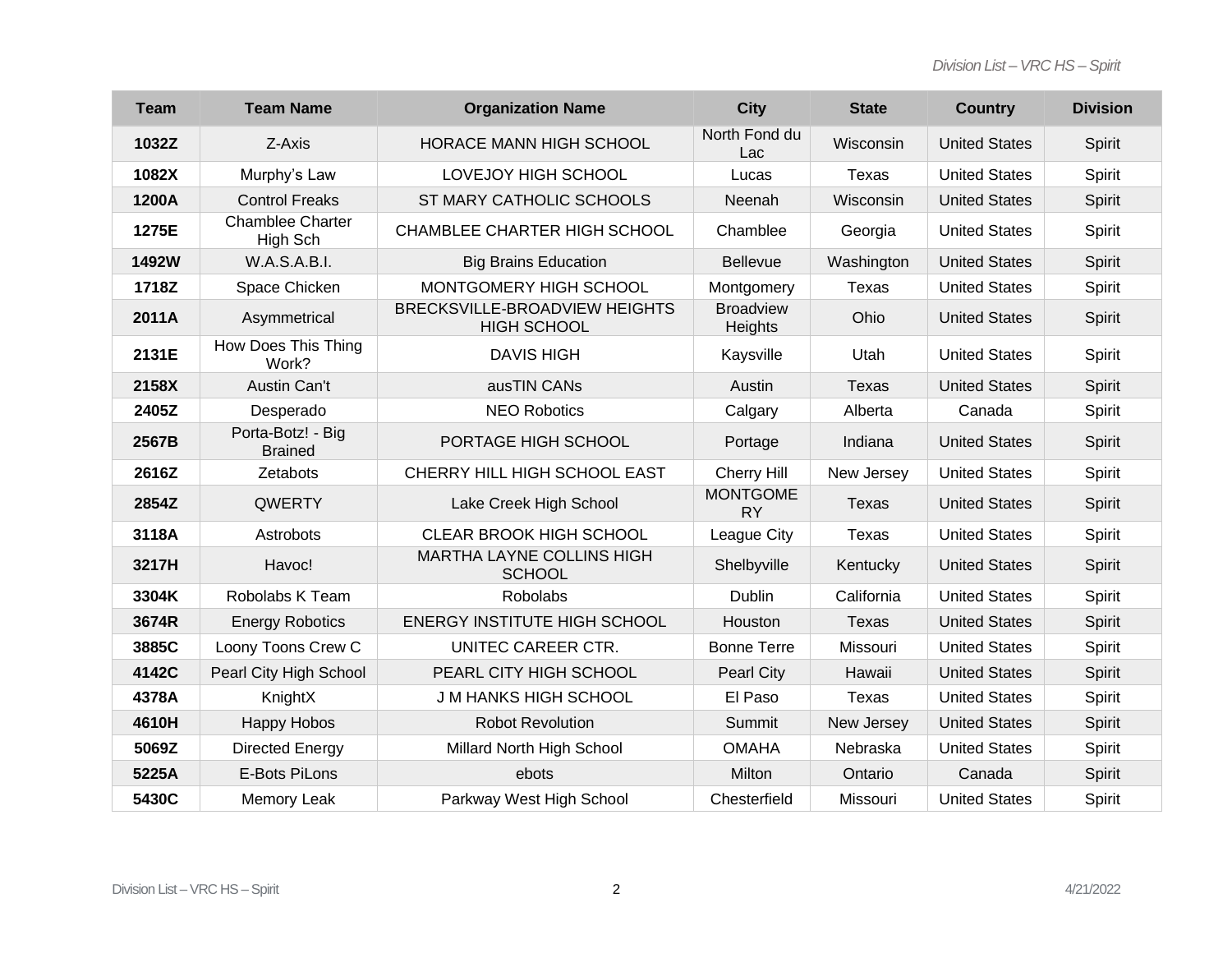| <b>Team</b> | <b>Team Name</b>                          | <b>Organization Name</b>                                    | <b>City</b>                      | <b>State</b>               | <b>Country</b>       | <b>Division</b> |
|-------------|-------------------------------------------|-------------------------------------------------------------|----------------------------------|----------------------------|----------------------|-----------------|
| 5760B       | Robo Trapper                              | Father Patrick Mercredi High School                         | Fort<br>Mcmurray                 | Alberta                    | Canada               | Spirit          |
| 6121B       | The Pioneers                              | <b>CONESTOGA SHS</b>                                        | Berwyn                           | Pennsylvania               | <b>United States</b> | Spirit          |
| 6293B       | CROCS - Team 2                            | PINECREST PREPARATORY ACADEMY<br><b>CHARTER HIGH SCHOOL</b> | Miami                            | Florida                    | <b>United States</b> | Spirit          |
| 6793A       | X-Bots                                    | Stearns County 4-H Robot-X Club                             | Albany                           | Minnesota                  | <b>United States</b> | Spirit          |
| 7110H       | Fired Up!                                 | <b>CARROLL HIGH SCHOOL</b>                                  | Southlake                        | <b>Texas</b>               | <b>United States</b> | Spirit          |
| 7187G       | Gravy                                     | FAYETTEVILLE HIGH SCHOOL EAST                               | Fayetteville                     | Arkansas                   | <b>United States</b> | Spirit          |
| 7390A       | <b>Vipers</b>                             | Debakey High School For Health Prof                         | <b>HOUSTON</b>                   | Texas                      | <b>United States</b> | Spirit          |
| 7686C       | The Wizards                               | <b>Tiger Robotics</b>                                       | Harrisburg                       | South Dakota               | <b>United States</b> | Spirit          |
| 8000B       | <b>HRS Robohawks</b>                      | <b>HEAD ROYCE SCHOOL</b>                                    | Oakland                          | California                 | <b>United States</b> | Spirit          |
| 8214C       | <b>OCS Fire Breathing</b><br>Marshmallows | Onondaga Senior High School                                 | <b>NEDROW</b>                    | New York                   | <b>United States</b> | Spirit          |
| 8675A       | Fuzzy Wuzzy 3.0                           | DC West High School                                         | Valley                           | Nebraska                   | <b>United States</b> | Spirit          |
| 8800T       | <b>Desert Titan</b>                       | <b>Trinity Robotics Club</b>                                | Chandler                         | Arizona                    | <b>United States</b> | Spirit          |
| 8892B       | The One With All Girls                    | Delhi Charter School                                        | Delhi                            | Louisiana                  | <b>United States</b> | Spirit          |
| 9080R       | The Rebel                                 | SOUTH HAGERSTOWN HIGH                                       | Hagerstown                       | Maryland                   | <b>United States</b> | Spirit          |
| 9181X       | X Æ A-Xii                                 | Seaquam Secondary                                           | Delta                            | <b>British</b><br>Columbia | Canada               | Spirit          |
| 9364D       | Iron Eagles - Duck<br>Sauce               | <b>Brentwood Academy</b>                                    | <b>Brentwood</b>                 | <b>Tennessee</b>           | <b>United States</b> | Spirit          |
| 9776A       | Chernobyl and<br>Matthew                  | <b>RIGBY HIGH SCHOOL</b>                                    | <b>Rigby</b>                     | Idaho                      | <b>United States</b> | Spirit          |
| 10955M      | <b>MJS Robotics</b>                       | <b>F.O.I.K</b>                                              | Oak Harbor                       | Washington                 | <b>United States</b> | Spirit          |
| 11476A      | LionTech A                                | Mater Academy Charter High School                           | <b>HIALEAH</b><br><b>GARDENS</b> | Florida                    | <b>United States</b> | Spirit          |
| 12457A      | Mach <sub>5</sub>                         | Mach <sub>5</sub>                                           | Redmond                          | Washington                 | <b>United States</b> | Spirit          |
| 15797A      | <b>Manic Mechanics</b>                    | Lexington High School                                       | Lexington                        | Massachusett<br>S          | <b>United States</b> | Spirit          |
| 17760X      | The Techs                                 | <b>Capitol City Robotics</b>                                | Washington                       | District of<br>Columbia    | <b>United States</b> | Spirit          |
| 19589A      | <b>Hope Robotics</b>                      | Center of Hope                                              | <b>Bluff City</b>                | <b>Tennessee</b>           | <b>United States</b> | Spirit          |
| 22204F      | <b>Wylie Pirates</b>                      | <b>WYLIE HIGH SCHOOL</b>                                    | Wylie                            | <b>Texas</b>               | <b>United States</b> | Spirit          |
| 26571A      | <b>North Marion Robotics</b>              | <b>NORTH MARION HIGH SCHOOL</b>                             | Farmington                       | West Virginia              | <b>United States</b> | Spirit          |